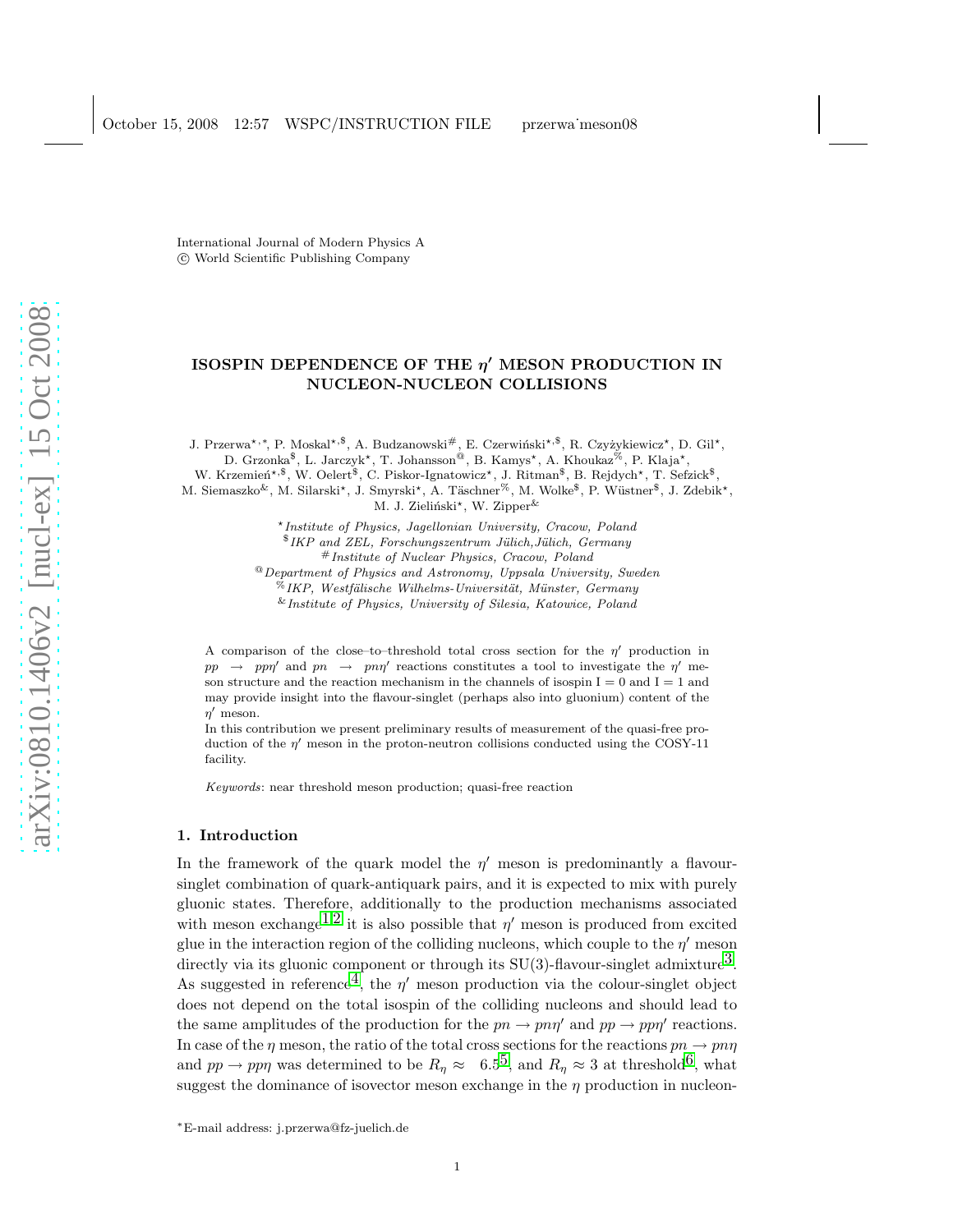## 2 J. Przerwa et al. – COSY–11 Collaboration

nucleon collisions. Since the quark structure of  $\eta$  and  $\eta'$  mesons is similar, in case of the dominant isovector meson exchange – by the analogy to the  $\eta$  meson production – we can expect that the ratio  $R_{\eta'}$  should be large. If however  $\eta'$  meson is produced via its flavour-blind gluonium component from the colour-singlet glue excited in the interaction region the ratio should approach unity after corrections for the initial and final state interactions. The close–to–threshold excitation function for the  $pp \to pp\eta'$  reaction has already been established<sup>7</sup> and the determination of the total cross section for the  $\eta'$  meson production in the proton-neutron interaction constitutes the aim of the work reported in this contribution.

# 2. Experiment

In August 2004 using the COSY–11 facility<sup>8</sup> we have conducted a measurement of the  $\eta'$  meson production in the proton-neutron collision. The experiment has been realized using a proton beam of the cooler synchrotron COSY  $9$  and a cluster jet deuteron target <sup>10</sup>. Proton and neutron outgoing from the  $pn \to pn\eta$  reaction have been registered by means of the COSY-11 facility. For the data analysis the proton from the deuteron is considered as a spectator which does not interact with the bombarding proton, but escapes untouched and hits the detector carrying the Fermi momentum possessed exactly at the time of the reaction. The experiment is based on the registration of all outgoing nucleons from the  $pd \to p_{sp}pnX$  reaction <sup>6</sup>. Fast protons are measured in two drift chambers and scintillator detectors  $\delta$ , neutrons are registered in the neutral particle detector  $11$ , and slow spectator protons moving upwords to the beam are measured by the dedicated silicon-pad detector  $^{12}$ . Fig. [1\(](#page-2-0)left) shows energy losses in the 1<sup>st</sup> layer of the spectator detector versus  $2^{nd}$ layer. Slow spectator protons are stopped in the first or second layer of the detector whereas fast particles cross both detection layers. Having the deposited energy and the emission angle we calculate the kinetic energy of the spectator proton and its momentum. Fig. [1\(](#page-2-0)right) shows momentum distribution of protons considered as a spectator as determined at COSY-11 with a deuteron target and a proton beam with momentum of  $3.35 \text{ GeV/c}$  (points) compared with simulations taking into account a Fermi motion of nucleons inside the deuteron (solid line).

Application of the missing mass technique allows to identify events with the creation of the meson under investigation. The total energy available for the quasifree proton-neutron reaction can be calculated for each event from the vector of the momenta of the spectator and beam protons. The absolute momentum of neutrons is determined from the time-of-flight between the target and the neutron detector. Fig[.2\(](#page-2-1)left) presents the time-of-flight distribution – for neutral particles – measured between the target and the neutral particle detector. A clear signal originating from the gamma rays is seen over a broad enhancement from neutrons. This histogram shows that discrimination between signals originating from neutrons and gamma quanta can be done by a cut on the time of flight. From the Monte Carlo simulations of the  $pn \to pn\eta'$  reaction the largest expected momentum value of the neutron is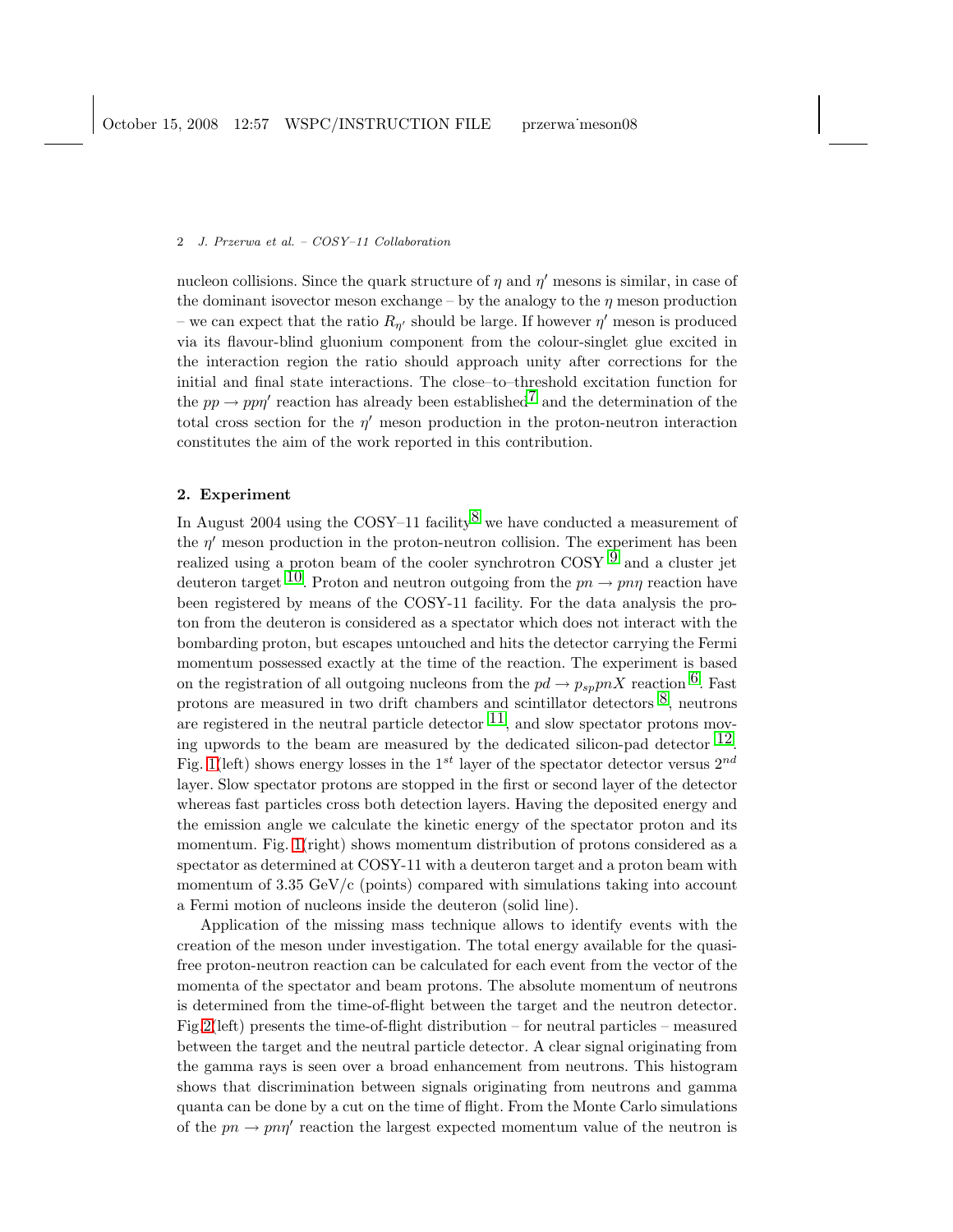J. Przerwa et al. – COSY–11 Collaboration 3

eqaul to  $1.4 \text{ GeV/c}$  which corresponds to the time–of-flight value of  $28.5 \text{ ns}$  as it is indicated by an arrow in Fig. [2\(](#page-2-1)left). Neutrons having time–of–flight below this value originate from  $pn \to pn \ pions$  reactions and are not taken for the further analysis.



<span id="page-2-0"></span>Fig. 1. Left: Energy losses in the first layer versus the second layer as measured at COSY–11 with a deuteron target and a proton beam with momentum of 3.35 GeV/c. Right: Momentum distribution of the proton spectator as reconstructed in the experiment (points) in comparison with simulation taking into account Fermi momentum distribution of nucleons inside the deuteron (solid histogram).



<span id="page-2-1"></span>Fig. 2. Left: Time–of–flight distribution between the target and the neutron detector as obtained after the time walk correction under condition that in coincidence with neutral particle also two charged particles were identified. Right: Total cross sections for the  $pp \to pp\eta'$  reaction as a function of the excess energy (open symbols). Upper limit for the total cross section for the  $pn \to pn\eta'$  reaction as a function of the excess energy (closed symbols).

Due to the smaller efficiency and lower resolution for the registration of the